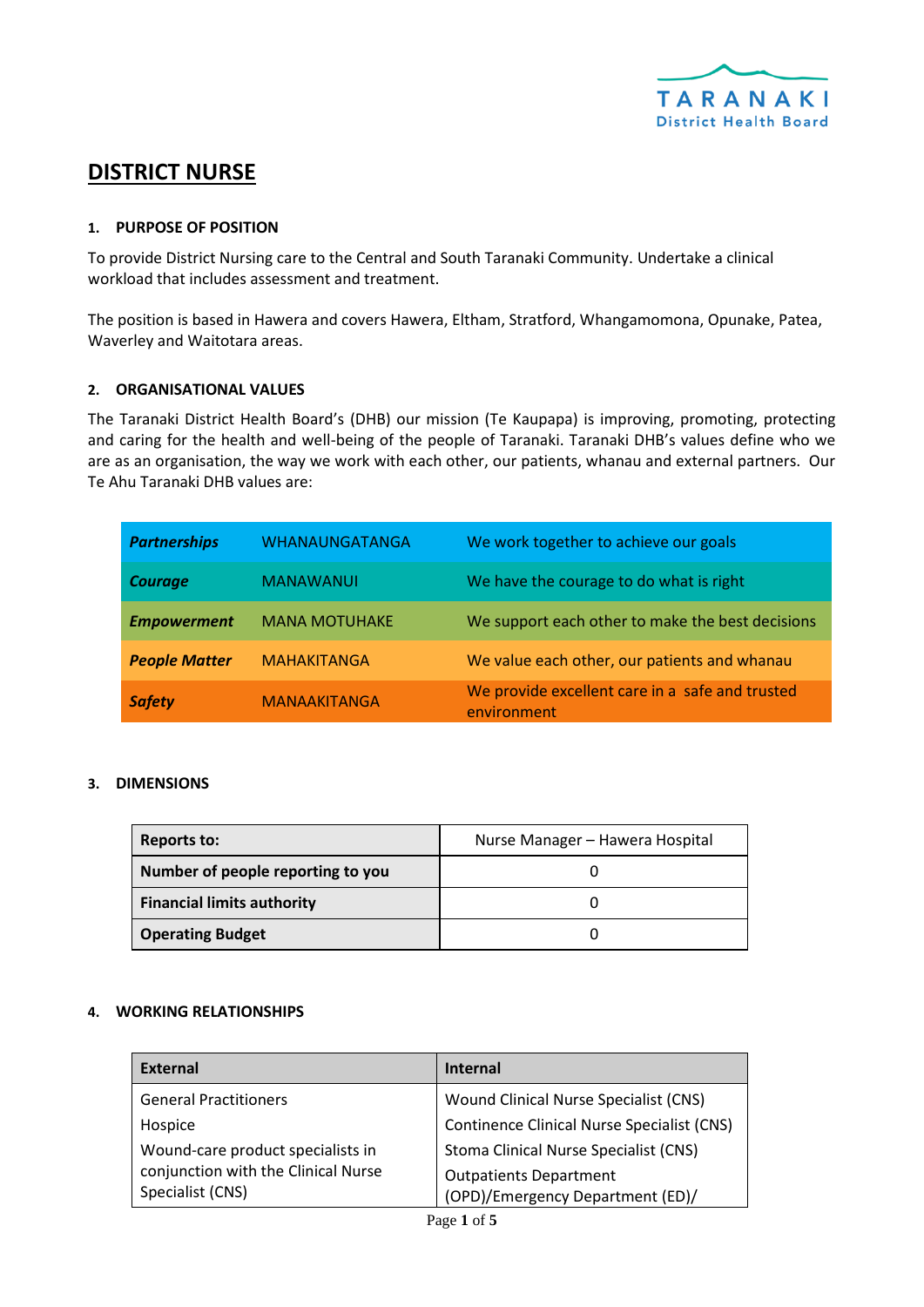| Liaise with other DHBs         | Inpatient wards |
|--------------------------------|-----------------|
| Rest Homes/Retirement Villages | Medical staff   |
| Community Providers            |                 |
|                                |                 |

# **5. ACCOUNTABILITIES**

| Key area of responsibility                                                                                                               | <b>Expected outcomes</b>                                                                                                                                                                                                                                                                                                                                                                       |
|------------------------------------------------------------------------------------------------------------------------------------------|------------------------------------------------------------------------------------------------------------------------------------------------------------------------------------------------------------------------------------------------------------------------------------------------------------------------------------------------------------------------------------------------|
| <b>Clinical Duties</b><br>1.<br>To perform clinical duties on a<br>rostered basis with optimum<br>patient management and care            | Regular assessment and monitoring of patient's<br>condition.<br>Patient progress is monitored on patient pathway.<br>٠<br>Accurate and appropriate documentation.<br>$\bullet$<br>Patient education and health promotion activities are<br>$\bullet$<br>undertaken relevant to patients their families/<br>significant others.<br>TDHB policies and procedures are complied with.<br>$\bullet$ |
| 2. Patient Care<br>Responsible for providing<br>quality care for patients                                                                | Use assessment skills to pan and implement care<br>$\bullet$<br>Evaluate effectiveness of care<br>Liaise with other health care providers<br>Attend inter professional meetings<br>Demonstrate cultural sensitivity<br>$\bullet$<br>Maintain privacy and confidentiality<br>$\bullet$<br>Acts as patient advocate<br>$\bullet$                                                                 |
| <b>Environment and Facilities</b><br>3.<br>Maintain a safe and effective<br>work environment                                             | Reports malfunctions and issues to Nurse Manager<br>$\bullet$<br>Maintains an environment that prevents spread of<br>infection<br>Disposes of sharps and infectious material as per<br>$\bullet$<br>protocol<br>Proactive with respect to health and safety<br>$\bullet$                                                                                                                       |
| 4. Team Work<br>To ensure you work as part of<br>the team, working towards<br>common organisational goals                                | Promote and environment that enhances partnership<br>$\bullet$<br>and cooperation<br>Develops and encourages a customer focus<br>$\bullet$<br>Ability to adapt as workload requires<br>$\bullet$<br>Shares skills and information with other team members<br>Delegation and supervision of Enrolled Nurse and<br><b>Students</b>                                                               |
| <b>Staff Development</b><br>5.<br>Maintain professional<br>development an clinical skills.<br>Seek opportunities for self<br>development | Attend regular in service education<br>٠<br>Undertake compulsory education and additional<br>training and development<br>Share knowledge and skills with others<br>Participates in on going training                                                                                                                                                                                           |

| <b>Organisational Accountabilities</b> | <b>Expected Outcome for all employees</b>                                                                                                                                                        |
|----------------------------------------|--------------------------------------------------------------------------------------------------------------------------------------------------------------------------------------------------|
| <b>Health Equity</b>                   | The TDHB strives to eliminate health inequalities and achieve<br>health equity for the Taranaki population. In practical terms<br>this means all staff are required to implement relevant health |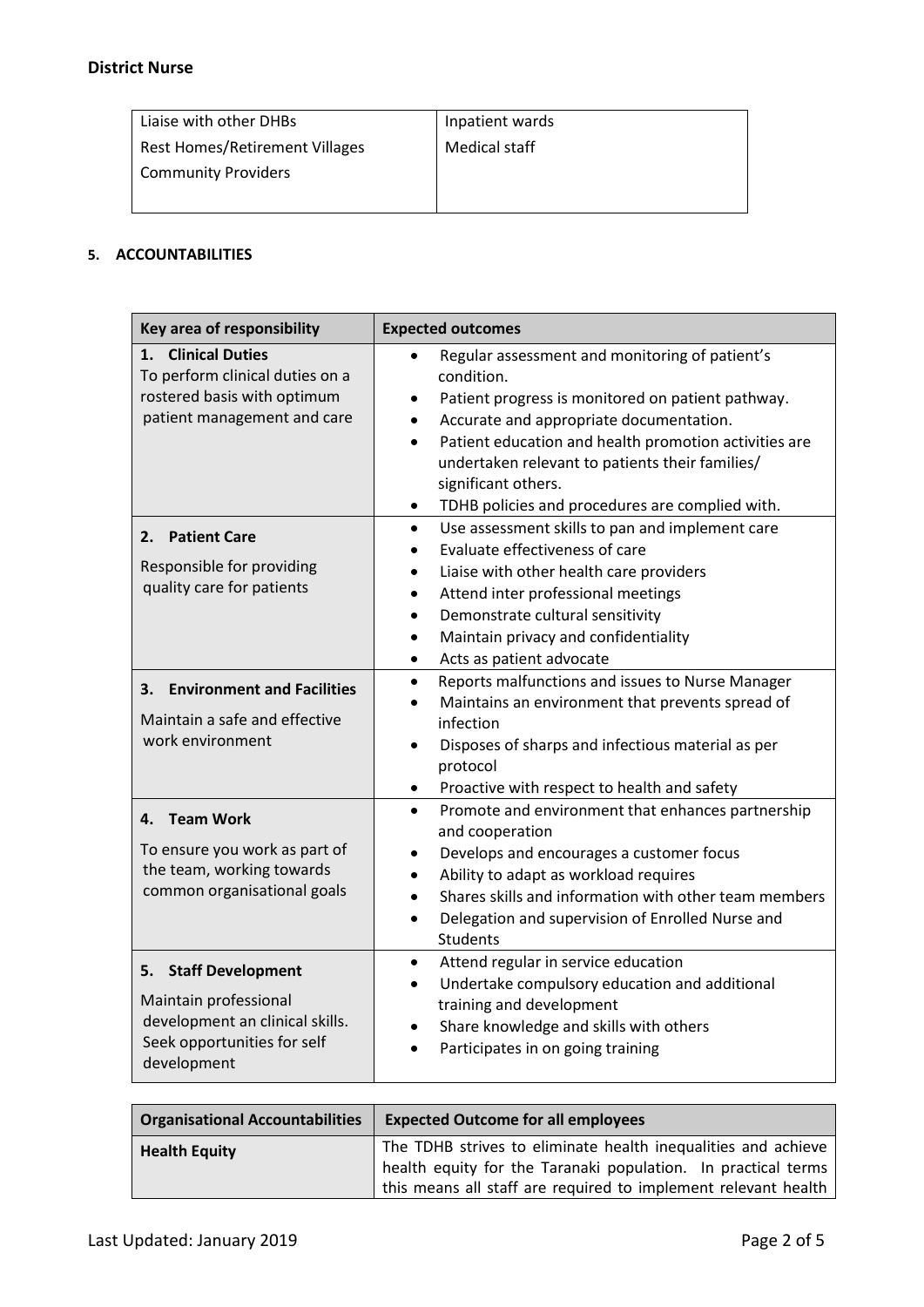| <b>Organisational Accountabilities</b> | <b>Expected Outcome for all employees</b>                                                                                                                                                                                                                                                                                                                                                                                                                                                                                                                                                                                                                                                                                                                                                                                                                                                                                                                                                                                                                                                                                                                                                                                                                                                                                                                                                                                                                                                                                                                                                                    |
|----------------------------------------|--------------------------------------------------------------------------------------------------------------------------------------------------------------------------------------------------------------------------------------------------------------------------------------------------------------------------------------------------------------------------------------------------------------------------------------------------------------------------------------------------------------------------------------------------------------------------------------------------------------------------------------------------------------------------------------------------------------------------------------------------------------------------------------------------------------------------------------------------------------------------------------------------------------------------------------------------------------------------------------------------------------------------------------------------------------------------------------------------------------------------------------------------------------------------------------------------------------------------------------------------------------------------------------------------------------------------------------------------------------------------------------------------------------------------------------------------------------------------------------------------------------------------------------------------------------------------------------------------------------|
|                                        | equity policies, procedures, approaches and guidelines issued<br>from time to time including:<br>the Pae Ora Framework which requires:<br>the<br>principles<br>Demonstrating<br>of<br>Partnership,<br>$\circ$<br>Participation and Protection under the Treaty of<br>Waitangi;<br>improving understanding of the determinants of ethnic<br>$\circ$<br>inequalities in health, in particular the "Drivers of<br>ethnic inequalities in health" and the "Pathways to<br>Inequalities" both of which are referenced in the TDHB<br>Pae Ora Framework, Appendix 1;<br>Ensuring Health Equity assessment is embedded into<br>$\circ$<br>your practise where services, policies or programmes<br>are expected to improve outcomes for Māori;<br>Effectively implementing health equity approaches<br>$\circ$<br>outlined for Health Professionals in "Equity of Health<br>Care for Maori: A Framework" published by the<br>Ministry of Health to support He Korowai Oranga<br>Refresh 2014, national Maori Health Strategy;<br>Ensuring appropriate health literacy responses are used<br>$\circ$<br>for effective engagement with Māori;<br>You must ensure accurate ethnicity data is collected or held<br>for patients and clients you interact with by following the<br>TDHB Ethnicity Data Collection Policy and procedures;<br>You must attend the Cultural Competency training provided<br>$\bullet$<br>by and for staff of the TDHB including Treaty of Waitangi<br>workshop, General/Clinical Refreshers, Engaging Effectively<br>with Maori and any other training identified as essential for<br>staff. |
| <b>Health and Safety</b>               | Maintains a safe and healthy environment<br>$\bullet$<br>Complies with health & safety policies and procedures<br>$\bullet$<br>Carries out work in a way that does not adversely affect<br>$\bullet$<br>their health and safety or that of other workers<br>Complies with procedures and correctly use personal<br>$\bullet$<br>protective equipment and safety devices provided<br>Contributes to hazard identification and management<br>$\bullet$<br>process<br>Reports accurately near misses/incidents/accidents in a<br>$\bullet$<br>timely manner<br>Participates in health and safety matters<br>$\bullet$                                                                                                                                                                                                                                                                                                                                                                                                                                                                                                                                                                                                                                                                                                                                                                                                                                                                                                                                                                                           |
| <b>Personal Development</b>            | Fully contributes to the individuals' team performance and<br>$\bullet$<br>is committed to identify and pursue opportunities for<br>developing new knowledge and skills.<br>Participates in the performance appraisal process where<br>$\bullet$<br>personal performance and development is reviewed.<br>Willing to accept new responsibilities, acquire and<br>$\bullet$<br>demonstrate relevant new knowledge.                                                                                                                                                                                                                                                                                                                                                                                                                                                                                                                                                                                                                                                                                                                                                                                                                                                                                                                                                                                                                                                                                                                                                                                             |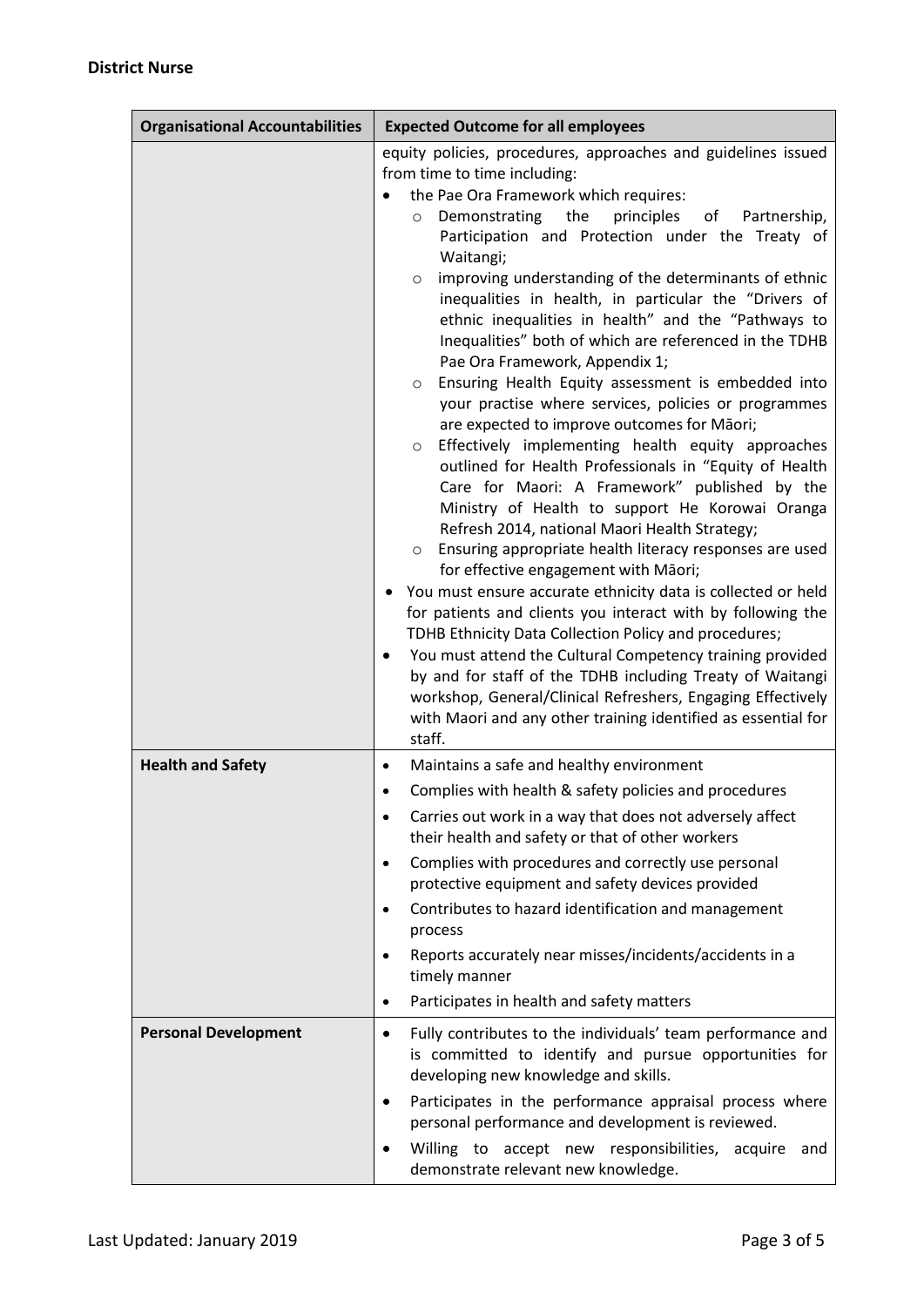### **6. VARIATION TO DUTIES**

Duties and responsibilities described above should not be construed as a complete and exhaustive list as it is not the intention to limit in any way the scope or functions of the position. Duties and responsibilities can be amended from time to time either by additional, deletion or straight amendment to meet any changing conditions, however this will only be done in consultation with the employee.

# **7. CAPABILITY REQUIREMENTS**

Capabilities are the behaviours demonstrated by a person performing the job. Capabilities identify what makes a person most effective in a role. Those listed below are expected for the District Nursing team roles in the organisation. The required capabilities can change as the organisation develops and the roles change.

#### **Capability**

#### **Effective Communication**

Shares well thought out, concise and timely information with others using appropriate mediums. Ensures information gets to the appropriate people within the organisation to facilitate effective decision making

# **Decision Making/Problem Solving**

Demonstrates effective and timely decision making/problem solving techniques. Aware of the impact of decisions on key stakeholders and consults as appropriate utilizing available resources. Is proactive and effective when problem solving is required.

#### **Innovation/Initiative**

Continually strives for new and improved work processes that will result in greater effectiveness and efficiencies. Questions traditional ways of doing things when choosing a course of action or finds new combinations of old elements to form an innovatve solution.

#### **Resilience/Flexibility**

Articulates differing perspectives on a problem and will see the merit of alternative points of view. Will change or modify own opinons and will switch to other strategies when necessary. Adjusts behaviour to the demands of the work environment in order to remain productive through periods of transition, ambiguity, uncertainty and stress.

# **Cultural Safety**

Demonstrates a commitment to cultural safety by meeting and exceeding the cultural needs of clients/customers/colleagues. Manages cultural ambiguity and conflicting priorities well. Understands concepts of whanaungatanga and manaakitanga and Maori cultural orientation to whanau, hapu and iwi.

# **Teamwork**

Works to build team spirit, facilitates resolution of conflict within the team, promotes/protects team reputation, shows commitment to contributing to the teams success